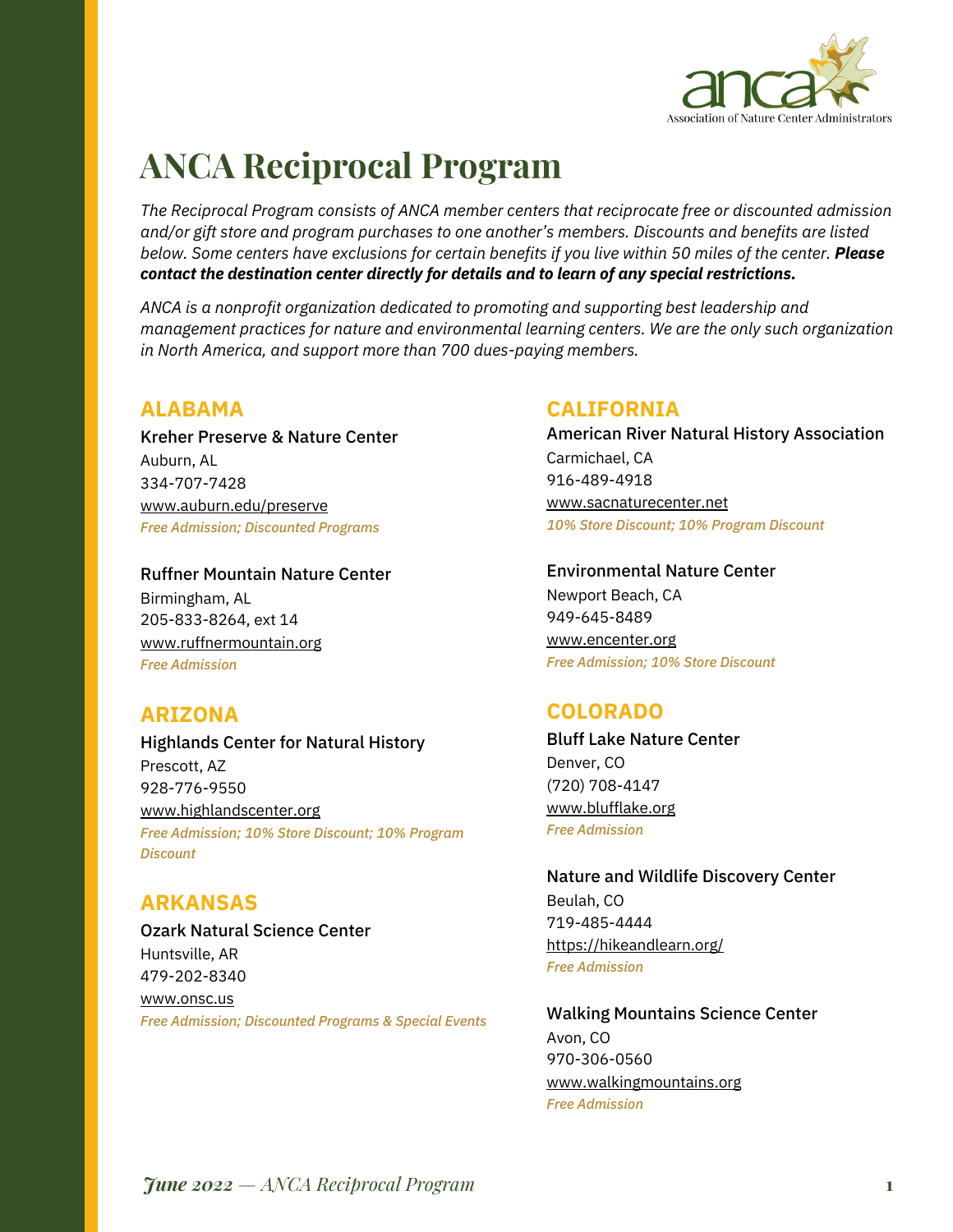## **CONNECTICUT**

Earthplace: The Nature Discovery Center Westport, CT 203-557-4401 www.earthplace.org *Free Admission*

Hungerford Nature Center Kensington, CT 860-827-9064 www.newbritainyouthmuseum.org *Free Admission; 10% Store Discount; 10% Program Discount*

New Canaan Nature Center New Canaan, CT 203-966-9577 www.newcanaannature.org *Free Admission; 10% Admissions Discount; 10% Store Discount; 10% Program Discount*

## **DELAWARE**

Delaware Nature Society Hockessin, DE 302-656-1490 www.delawarenaturesociety.org *Free Admission*

## **FLORIDA**

Calusa Nature Center and Planetarium Fort Myers, FL 239-275-3435 www.calusanature.org *Free Admission; 10% Store Discount; 10% Program Discount*

#### Charlotte Harbor Environmental Center

Punta Gorda, FL 941-575-5435 www.checflorida.org *Free Admission; 10% Store Discount; 10% Program Discount*

#### Conservancy of Southwest Florida

Naples, FL 239-262-0304 www.conservancy.org *Free Admission*

Environmental Learning Center Vero Beach, FL 772-589-5050 www.discoverelc.org *Free Admission*

Everglades Wonder Gardens Bonita Springs, FL 239-992-2591 http://www.evergladeswondergardens.com/ *Free Admission*

Friends of Brooker Creek Preserve Tarpon Springs, FL 727-934-2680 http://www.friendsofbrookercreekpreserve.org/ *Free Admission*

Gumbo Limbo Nature Center Boca Raton, FL 561-541-8608 www.gumbolimbo.org *10% Store Discount*

Manatee Observation & Education Center Fort Pierce, FL 772-429-8597 www.ManateeEducationCenter.org *Free Admission; 10% Store Discount*

Marine Discovery Center New Smyrna Beach, FL 386-428-4828 www.marinediscoverycenter.org *Free Admission*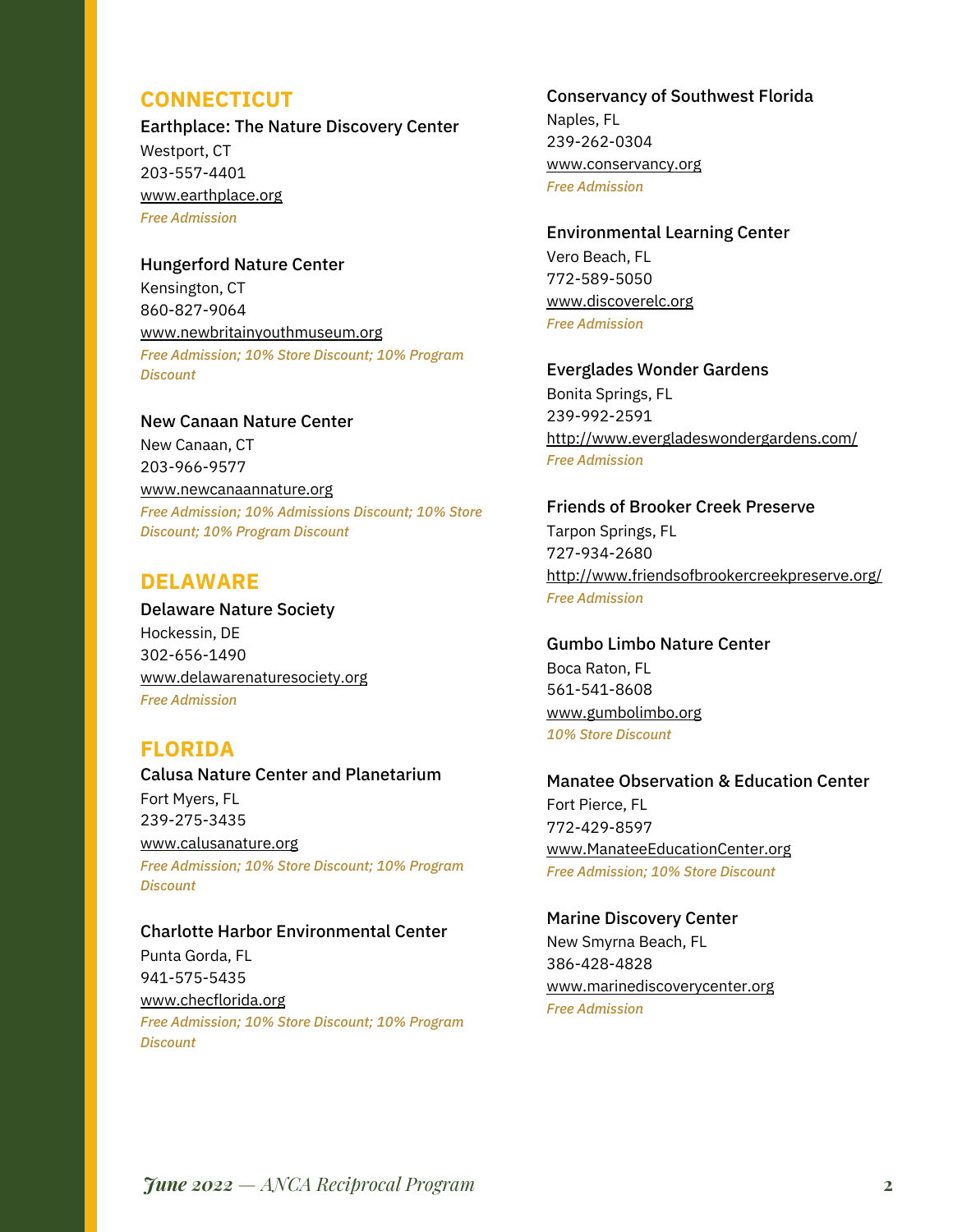Mead Botanical Garden, Inc. Winter Park, FL 407-622-6323 https://www.meadgarden.org/ *Free Admission*

Rookery Bay National Estuarine Research Reserve Naples, FL 239-530-5977 https://rookerybay.org/ *Free Admission*

Trout Lake Nature Center Eustis, FL 352-357-7536 troutlakenature.org *Free Admission; 10% Program Discount*

## **GEORGIA**

Birdsong Nature Center Thomasville, GA 229-377-4408 www.birdsongnaturecenter.org *Free Admission; 10% Store Discount*

Chattahoochee Nature Center Roswell, GA 770-992-2055, ext 236 www.chattnaturecenter.org *Free Admission; 10% Store Discount*

Dunwoody Nature Center Dunwoody, GA 770-394-3322 dunwoodynature.org *10% Off One Adult Program*

Elachee Nature Science Center Gainesville, GA 770-535-1976 www.elachee.org *Free Admission*

## Okefenokee Swamp Park

Waycross, GA (912) 283-0583 www.okeswamp.org *25% Admission Discount*

Sandy Creek Nature Center Athens, GA 706-613-3615 https://www.accgov.com/sandycreeknaturecente

*Free Admission; 10% Store Discount*

## **IDAHO**

r

Morrison Knudsen Nature Center Boise, ID 208-287-2906 http://fishandgame.idaho.gov/public/education/? getPage=234 *15% Store Discount*

## **ILLINOIS**

Douglas-Hart Foundation Mattoon, IL 217-235-4644 www.dhnature.org *Free Admission*

Peoria Park Districts: Forest Park Nature Center Peoria Heights, IL 309-686-3360 www.peoriaparks.org *Free Admission; 10% Store Discount*

Severson Dells Nature Center Rockford, IL 815-335-2915 www.seversondells.org *Free Admission; 10% Store Discount*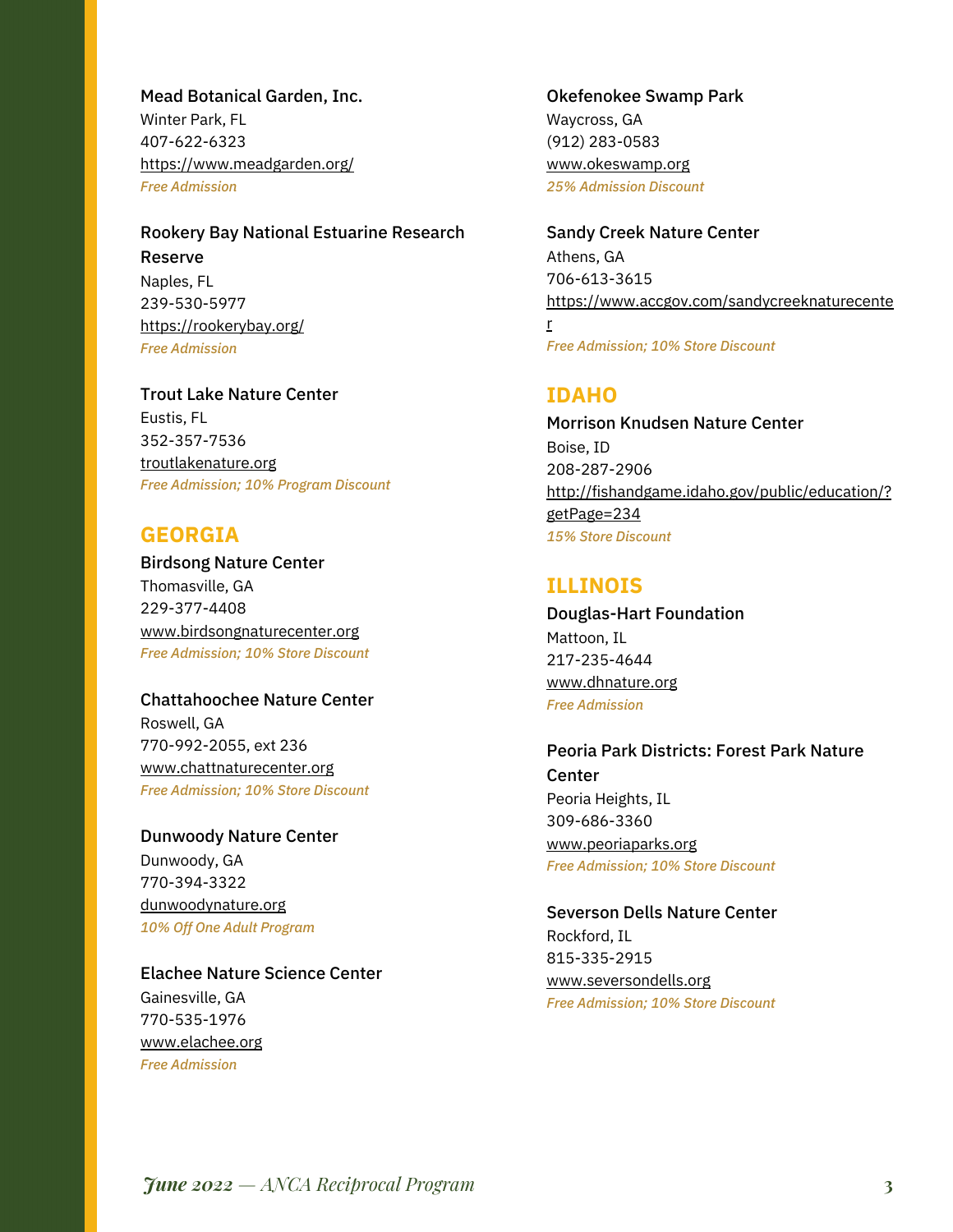## **INDIANA**

Cope Environmental Center Centerville, IN 765-855-3188 www.copeenvironmental.org *Free Admission; 10% Store Discount*

Wesselman Woods Nature Preserve Evansville, IN 812-479-0771 https://wesselmanwoods.org/ *Free Admission; 10% Store Discount*

## **IOWA**

Indian Creek Nature Center Cedar Rapids, IA 319-362-0664 www.indiancreeknaturecenter.org *10% Store Discount*

## **KANSAS**

Dillon Nature Center Hutchinson, KS 620-663-7411 www.dillonnaturecenter.com *Free Admission; 20% Store Discount*

#### Kansas Wetlands Education Center

Great Bend, KS 877-243-9268 wetlandscenter.fhsu.edu *10% Store Discount*

## **KENTUCKY**

Louisville Nature Center Louisville, KY 502-458-1328 www.louisvillenaturecenter.org *Free Admission; 10% Store Discount*

#### **MARYLAND**

Calvert County Natural Resources Division Prince Frederick, MD 410-535-5327 https://www.calvertcountymd.gov/1190/Natural-Resources *Free Admission*

Cromwell Valley Park Parkville, MD 410-887-3014 www.cromwellvalleypark.org *Free Admission; 10% Program Discount*

#### Howard County Conservancy

Woodstock, MD 410-465-8877 www.hcconservancy.org *Free Admission*

### **MASSACHUSETTS**

Linda Loring Nature Foundation Nantucket, MA 508-325-0873 www.llnf.org *Free Admission*

Maria Mitchell Association Nantucket, MA (508) 228-9198 www.mariamitchell.org *50% Admissions Discount*

## **MICHIGAN**

Blandford Nature Center Grand Rapids, MI 616-735-6240 www.blandfordnaturecenter.org *Free Admission; 10% Store Discount*

Chippewa Nature Center Midland, MI 989-631-0830 www.chippewanaturecenter.org *Free Admission*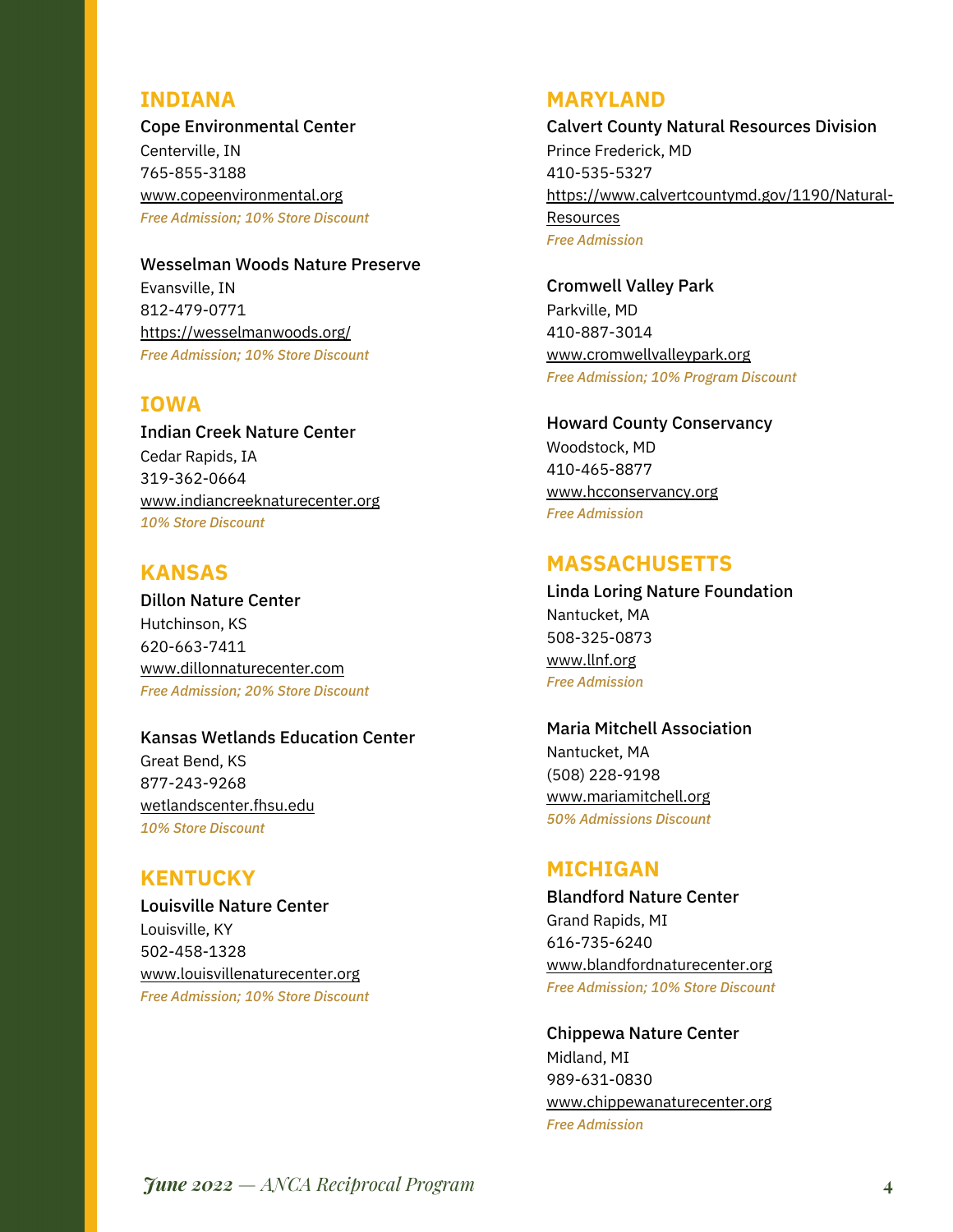Clear Lake Education Center Escanaba, MI 906-280-5364 www.clearlakeinfo.org *10% Store Discount; 10% Program Discount*

E.L. Johnson Nature Center/Bloomfield Hills **Schools** Bloomfield Hills, MI 810-339-1642 https://www.johnsonnaturecenter.org/ *Free Admission*

Fernwood Botanical Garden & Nature Preserve Niles, MI 269-695-6491, ext 220 www.fernwoodbotanical.org *Free Admission*

Hidden Lake Gardens Tipton, MI 517-431-2060 www.canr.msu.edu/hiddenlakegardens/ *Free Admission*

Howell Nature Center Howell, MI 517-546-0249 www.howellnaturecenter.org *Free Admission*

Kalamazoo Nature Center Kalamazoo, MI 269-381-1574 www.naturecenter.org *Free Admission*

Leslie Science & Nature Center and Ann Arbor Hands-On Museum Ann Arbor, MI 734-997-1553 www.lesliesnc.org *Free Admission*

Liberty Hyde Bailey Museum South Haven, MI 269-637-3251 www.libertyhydebailey.org *Free Admission*

ODC Network Holland, MI 616-393-9453 www.outdoordiscovery.org *10% Program Discount*

Pierce Cedar Creek Institute Hastings, MI 616-322-3632 www.cedarcreekinstitute.org *10% Store Discount; Program Discount*

Seven Ponds Nature Center Dryden, MI 810-796-3200 www.sevenponds.org *Free Admission*

Stage Nature Center/Troy Nature Society Troy, MI 248-688-9703 www.stagenaturecenter.org *Please Contact for Info*

The Dahlem Conservancy Jackson, MI 517-782-3453 www.dahlemcenter.org *Free Admission; 10% Store Discount*

W.K. Kellogg Bird Sanctuary Augusta, MI 269-671-2510 birdsanctuary.kbs.msu.edu *Free Admission*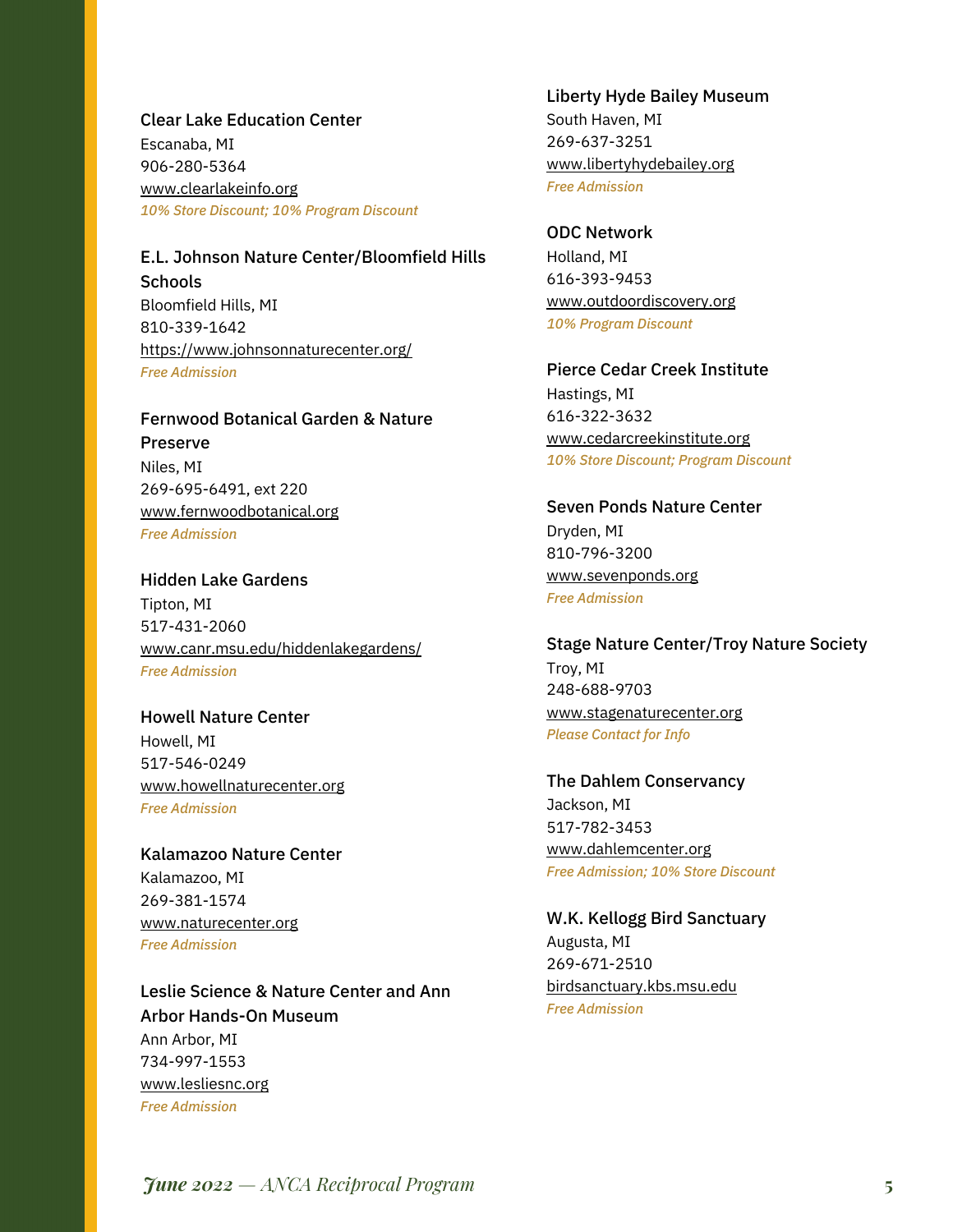Woldumar Nature Association Lansing, MI 517-322-0030, ext 5 https://woldumar.org/ *Free Admission*

## **MINNESOTA**

Carpenter St. Croix Valley Nature Center Hastings, MN 651-437-4359 www.carpenternaturecenter.org *Free Admission*

## **NEBRASKA**

Fontenelle Forest Bellevue, NE 402-731-3140 www.fontenelleforest.org *Free Admission to visitors from 50+ miles away*

#### Lincoln Parks & Recreation, Pioneers Park

Nature Center Lincoln, NE 402-441-7939 http://lincoln.ne.gov/City/parks/naturecenter/ind ex.htm *10% Store Discount*

## **NEW HAMPSHIRE**

Beaver Brook Association, Inc. Hollis, NH 603-465-7787 www.beaverbrook.org *Free Admission*

Seacoast Science Center Rye, NH 603-436-8043 www.seacoastsciencecenter.org *50% Admissions Discount; 10% Store Discount*

## Squam Lakes Natural Science Center Holderness, NH 603-968-7194 www.nhnature.org *50% Admissions Discount*

## **NEW JERSEY**

Flat Rock Brook Nature Association Englewood, NJ 201-567-1265, ext 202 www.flatrockbrook.org *Free Admission*

#### Teaneck Creek Conservancy

Teaneck, NJ 201-836-2403 www.teaneckcreek.org *Free Admission; 15% Program Discount*

## Tenafly Nature Center Association

Tenafly, NJ 201-568-6093 www.tenaflynaturecenter.org *Free Admission; 50% Program Discount*

## Woodford Cedar Run Wildlife Refuge

Medford, NJ 856-983-3329 www.CedarRun.org *Free Admission; 10% Store Discount*

## **NEW MEXICO**

Pajarito Environmental Education Center Los Alamos, NM 505-662-0460 www.peecnature.org *Free Admission; 10% Store Discount; 20% Program Discount*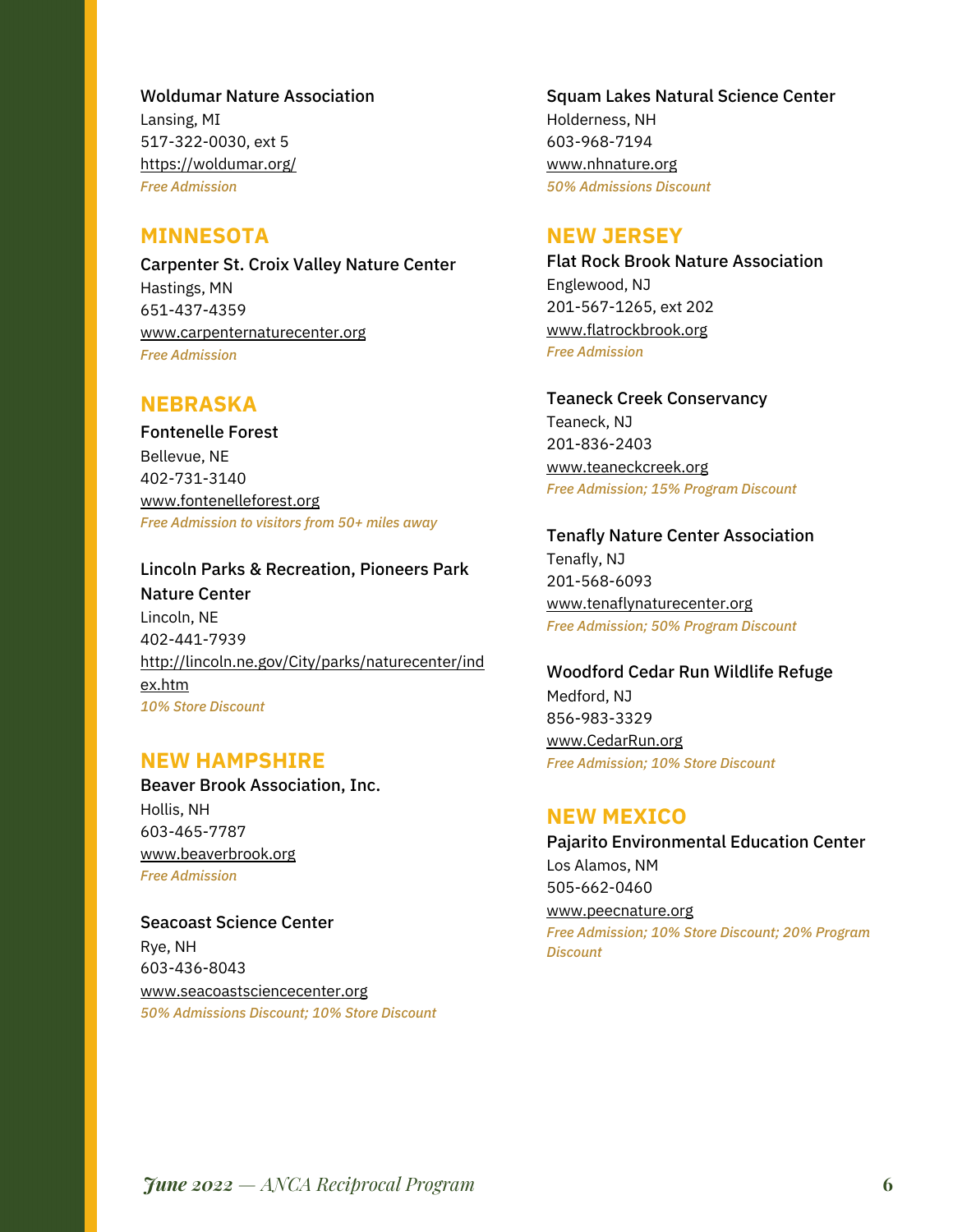## **NEW YORK**

Albany Pine Bush Preserve Commission Albany, NY 518-456-0655 www.albanypinebush.org *10% Store Discount*

Audubon Community Nature Center Jamestown, NY

(716) 569-2345 https://auduboncnc.org/ *Free Admission; 10% Store Discount*

Baltimore Woods Nature Center Marcellus, NY 315-673-1350 www.baltimorewoods.org *Free Admission; 10% Store Discount*

Beaver Lake Nature Center Baldwinsville, NY 315-638-2519 http://www.beaverlakenaturecenter.org/ *10% Store Discount*

Buffalo Audubon Society North Java, NY 585-457-3228, ext 11 www.buffaloaudubon.org *Free Admission; 10% Store Discount*

Friends of Rogers Environmental Education Center Sherburne, NY 607-674-4733 www.friendsofrogers.org *Free Admission; 10% Store Discount*

Greenburgh Nature Center Scarsdale, NY 914-813-1837 www.greenburghnaturecenter.org *50% Admissions Discount; 25% Store Discount*

#### Helmer Nature Center

Rochester, NY 585-336-3035 https://www.westirondequoit.org/parents\_comm unity/helmer\_nature\_center *Free Admission*

Hudson Highlands Nature Museum Cornwall, NY 845-534-5506, ext 201 https://www.hhnm.org/ *Free Admission*

Mohonk Preserve, Inc Gardiner, NY 845-255-0919 www.mohonkpreserve.org *Free Admission*

Pfeiffer Nature Center Portville, NY 716-933-0187 www.pfeiffernaturecenter.org/ *One Free Program*

Reinstein Woods Environmental Education **Center** Depew, NY 716-683-5959 https://reinsteinwoods.org/

*Program Discount; Discount on Snowshoe/X-Ski Rentals*

RMSC Cumming Nature Center Naples, NY 585-374-6160 https://rmsc.org/cumming-nature-center/ *Free Admission*

Tanglewood Community Nature Center & Museum Elmira, NY 607-732-6060 www.tanglewoodnaturecenter.com *Free Admission; 10% Store Discount*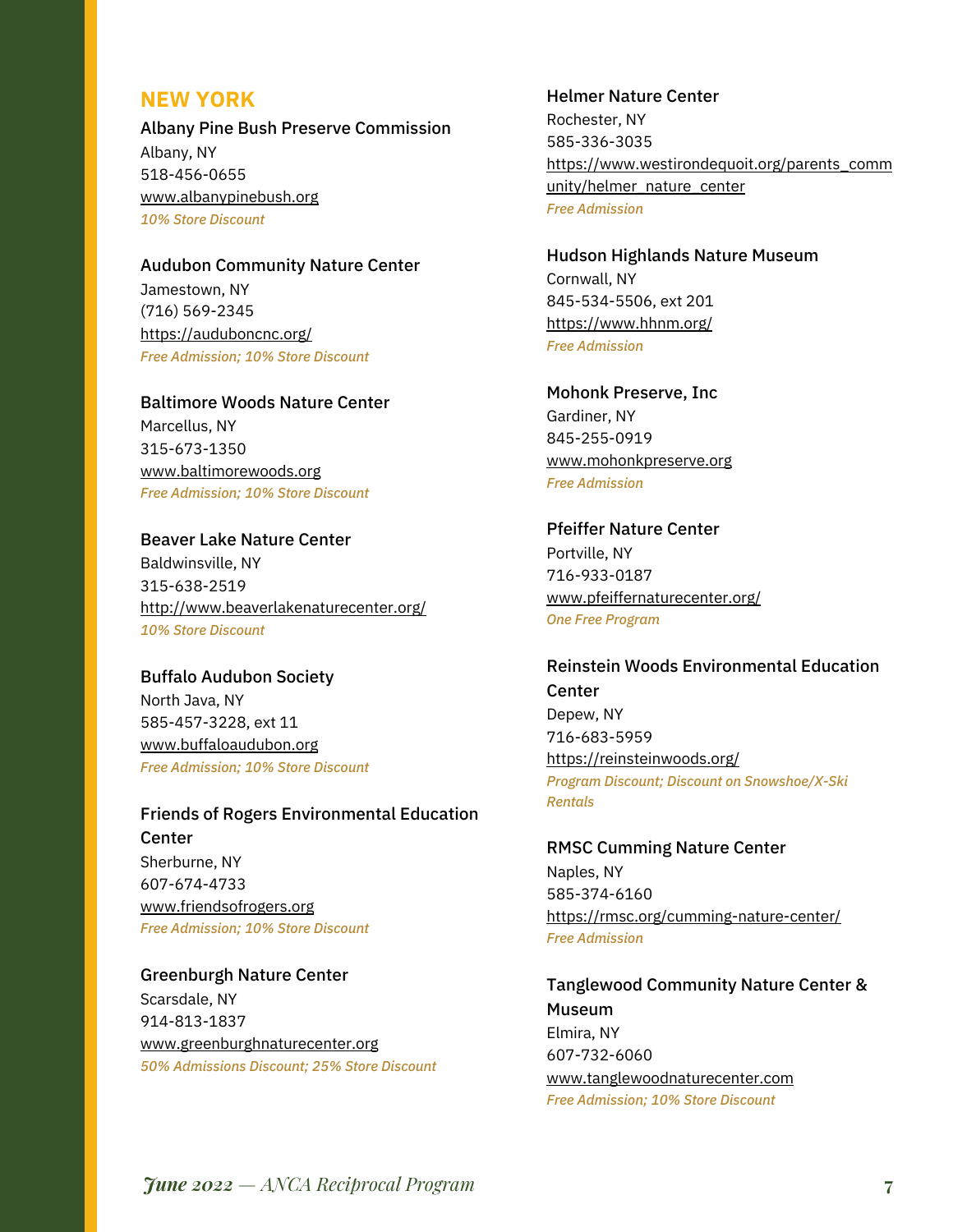Teatown Lake Reservation Ossining, NY 914-762-2912 x131

www.teatown.org *Free Admission; 10% Store Discount*

Up Yonda Farm Bolton Landing, NY 518-644-9767 www.upyondafarm.com *Free Admission*

## **NORTH CAROLINA**

Mountain Air Burnsville, NC 828-682-5600 www.mountainaircountryclub.com *50% Program Discount*

## **NORTH DAKOTA**

National Buffalo Museum Jamestown, ND 701-252-8648 www.buffalomuseum.com *Free Admission*

## **OHIO**

Aullwood Audubon Center & Farm Dayton, OH 937-890-7360 www.aullwood.org *Free Admission*

Brukner Nature Center Troy, OH 937-698-6493 www.bruknernaturecenter.com *Free Admission*

Cincinnati Nature Center Milford, OH 513-965-4246 www.cincynature.org *Free Admission*

Glen Helen Association Yellow Springs, OH 937-769-1902 www.glenhelen.org

*Free Admission; 10% Store Discount*

Lake Erie Nature & Science Center Bay Village, OH 440-471-8353 www.lensc.org *Free Admission*

Marianist Environmental Education Center Dayton, OH 937-429-3582 http://meec.center *Free Admission; 20% Program Discount*

Nature Center at Shaker Lakes Cleveland, OH 216-321-5935 www.shakerlakes.org *Free Admission*

## **OREGON**

Tualatin Hills Nature Center Beaverton, OR 503-629-6350, ext 2540 www.thprd.org *Free Admission*

## **PENNSYLVANIA**

Asbury Woods Nature Center Erie, PA 814-868-6189 www.asburywoods.org *10% Store Discount; 5% Program Discount*

Carbon County Environmental Educ. Cntr Summit Hill, PA 570-645-8597 www.carboneec.org *5% Program Discount*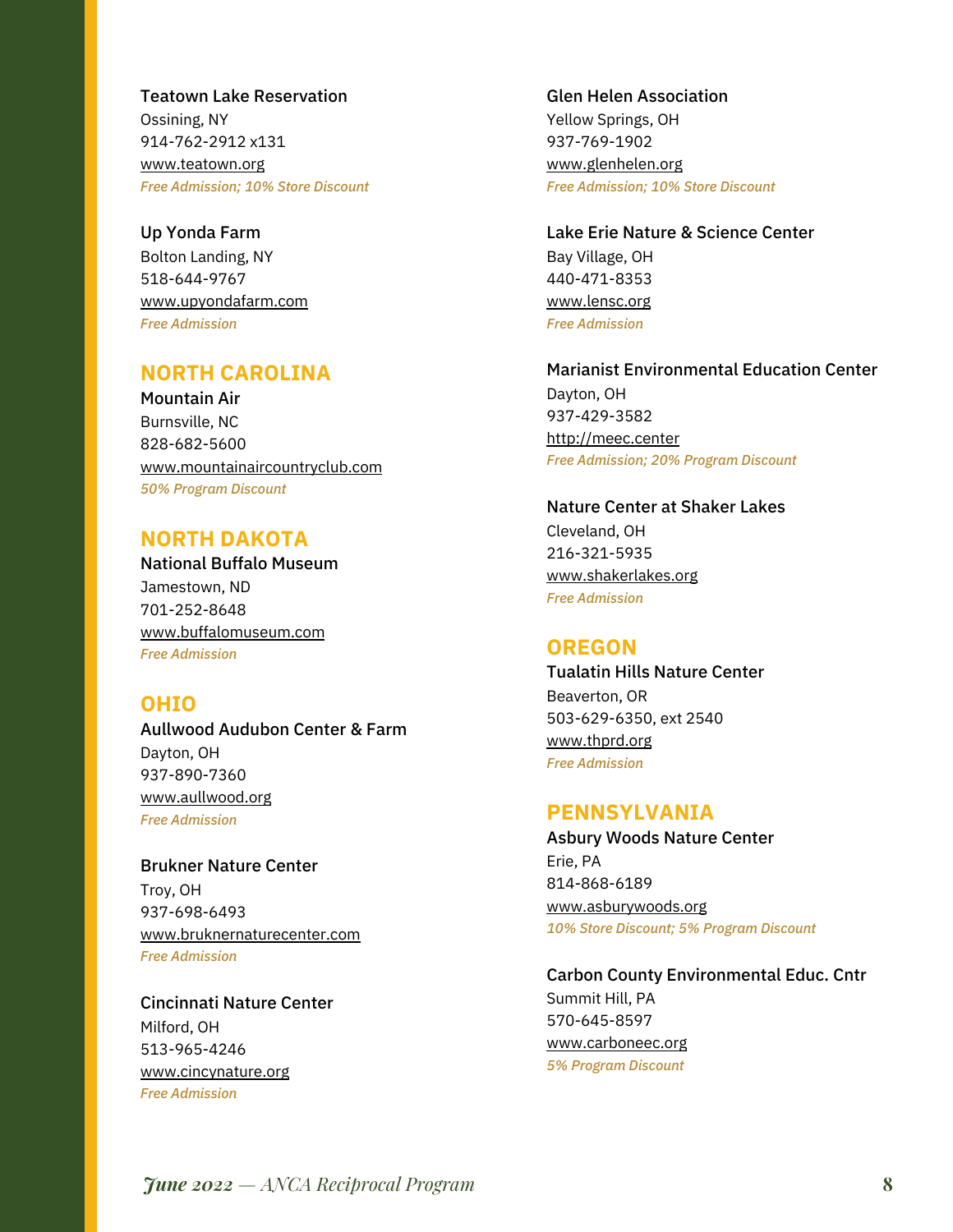Clarence Schock Memorial Park at Governor Dick Mt. Gretna, PA 717-964-3808 parkatgovernordick.org *25% Program Discount*

Friends of Wildwood/Wildwood Park Harrisburg, PA 717-221-0292, ext 5 https://explorewildwoodpark.org/ *Free Admission; 10% Store Discount*

Goodell Gardens & Homestead Edinboro, PA 814-734-6699 www.goodellgardens.org *Free Admission*

Lacawac Sanctuary Environmental Education Center Lake Ariel, PA 570-689-9494 www.lacawac.org *Free Admission; 25% Program Discount*

Pittsburgh Zoo & PPG Aquarium Pittsburgh, PA 412-665-3640 www.pittsburghzoo.org *50% Admissions Discount*

Shaver's Creek Environmental Center Petersburg, PA 814-863-2000, ext 7510 www.shaverscreek.org *Free Admission; 10% Store Discount*

## **TENNESSEE**

Brights Zoo Limestone, TN 423-257-1927 http://www.brightszoo.com *25% Admission Discount; 10% Store Discount* Reflection Riding Arboretum and Nature Center Chattanooga, TN 423-821-1160, ext 108 www.reflectionriding.org *Free Admission with one paid adult admission*

## **TEXAS**

Chihuahuan Desert Research Institute Fort Davis, TX 432-364-2499 www.cdri.org *Free Admission; 10% Store Discount*

Edinburg Scenic Wetlands & World Birding Center Edinburg, TX 956-381-9922 www.edinburgwbc.org *Free Admission*

Fort Worth Nature Center and Refuge Fort Worth, TX 817-392-7421 www.fwnaturecenter.org *Free Admission; 10% Store Discount*

Gulf Coast Bird Observatory Lake Jackson, TX 979-480-0999 http://www.gcbo.org *Free Admission; 10% Store Discount*

Headwaters at the Comal New Braunfels, TX 830-608-8937 https://headwatersatthecomal.com/ *Free Admission*

Houston Arboretum & Nature Center Houston, TX 713-681-8433 www.houstonarboretum.org *Free Admission; 10% Store Discount*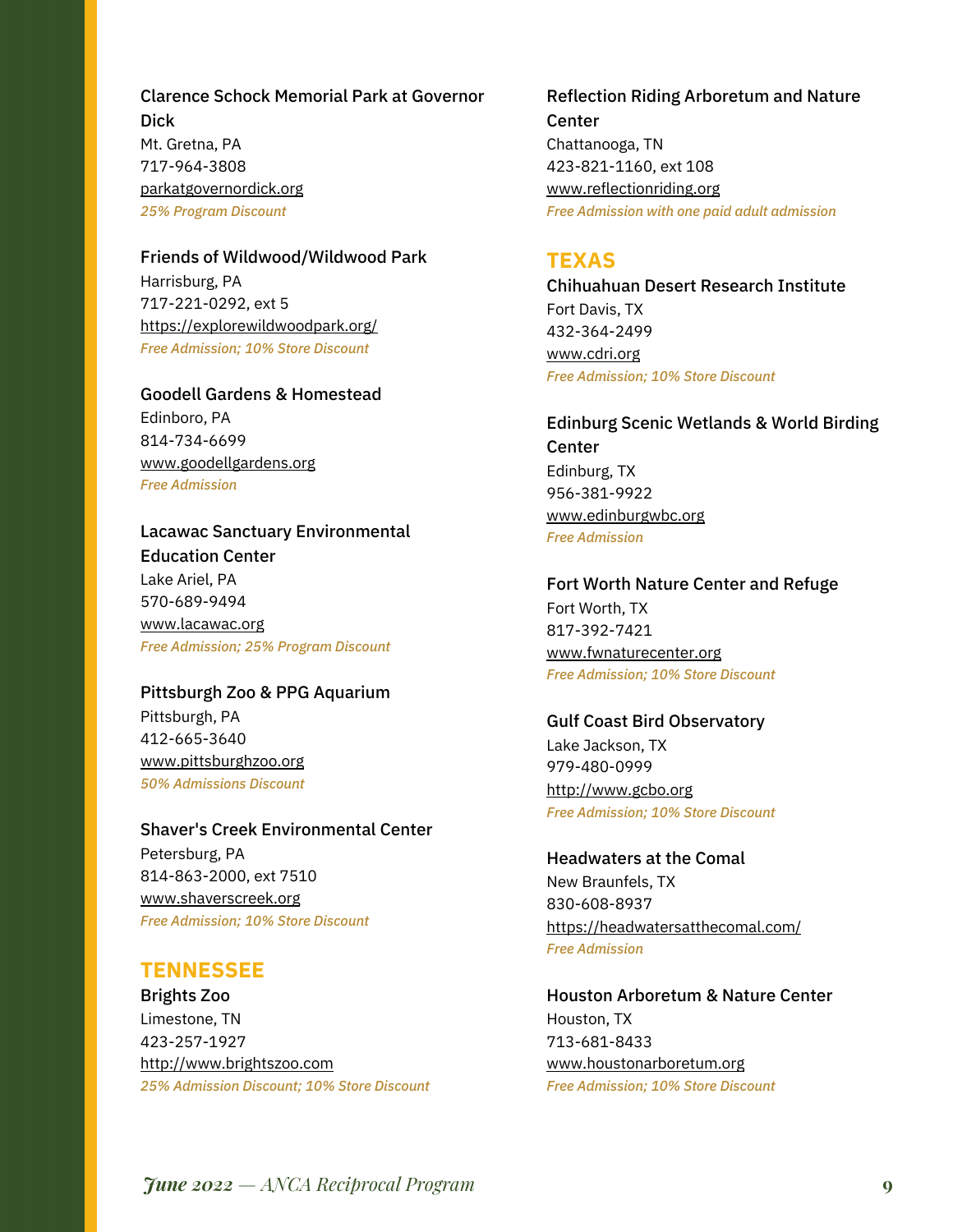Houston Audubon Society Houston, TX 713-932-1639 www.houstonaudubon.org *Free Admission*

John Bunker Sands Wetland Center Seagoville, TX 972-474-9100 www.wetlandcenter.com *Free Admission; 10% Store Discount*

Nature Discovery Center Bellaire, TX 713-667-6550 www.naturediscoverycenter.org *Free Admission; 30% Store Discount*

River Bend Nature Center Wichita Falls, TX 940-767-0843 www.riverbendnaturecenter.org/ *Free Admission; 10% Store Discount*

Riverside Nature Center Kerrville, TX 830-257-4837 www.riversidenaturecenter.org *Free Admission; 10% Store Discount*

Wildcat Bluff Nature Center Amarillo, TX 806-352-6007 https://www.wildcatbluff.org/ *Free Admission*

## **UTAH** Ogden Nature Center Ogden, UT 801-621-7595 www.ogdennaturecenter.org *Free Admission*

## Stokes Nature Center

Logan, UT 435-755-3239 www.logannature.org *Free Admission*

## **VERMONT**

Bonnyvale Environmental Education Center Brattleboro, VT 802-257-5785 https://www.beec.org/ *Member Rate for Programs*

## **VIRGINIA**

Rockfish Valley Foundation Nellysford, VA (434) 361-0271 https://www.rockfishvalley.org/ *Free Admission*

## **WASHINGTON**

Kittitas Environmental Education Network Ellensburg, WA 509-551-8807 https://www.ycic.org/ *25% Program Discount*

## **WEST VIRGINIA**

Potomac Valley Audubon Society Shepherdstown, WV 304-676-3397 www.potomacaudubon.org *Free Admission; 10% Program Discount*

## **WISCONSIN**

Baird Creek Preservation Foundation Green Bay, WI 920-660-0334 www.bairdcreek.org *Free Admission; 10% Program Discount*